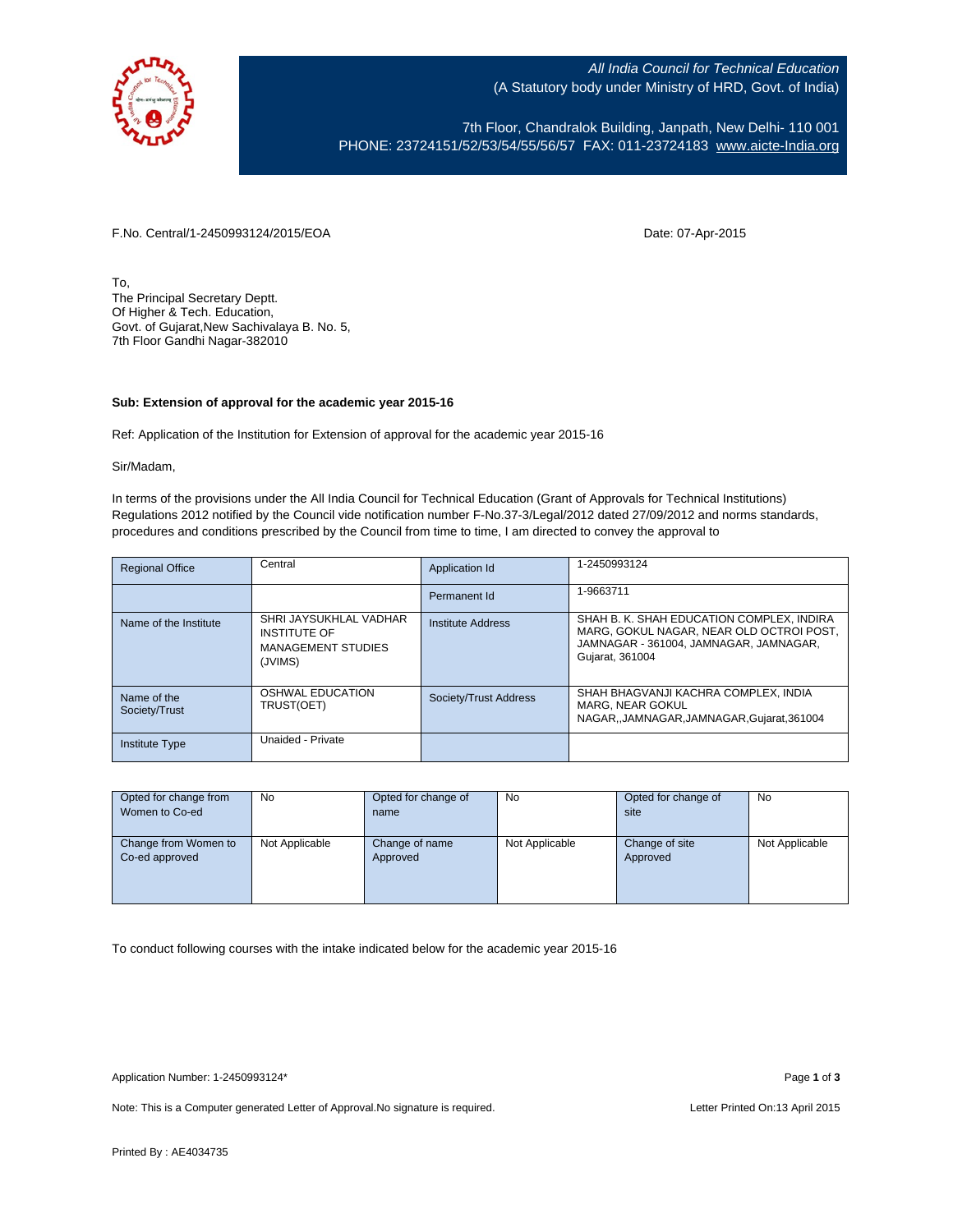## All India Council for Technical Education (A Statutory body under Ministry of HRD, Govt. of India)

7th Floor, Chandralok Building, Janpath, New Delhi- 110 001 PHONE: 23724151/52/53/54/55/56/57 FAX: 011-23724183 [www.aicte-India.org](http://www.aicte-india.org/)

| Application Id: 1-2450993124<br>Program | <b>Shift</b> | Level                                     | Course                                                        | Full/Part Time             | <b>Affiliating Body</b>                              | $2014 - 15$<br>Intake | Approved for<br>Intake<br>$15 - 16$ | status<br>NRI Approval | status<br>Approval<br>$\frac{1}{2}$ | Collaboration<br>status<br>Approval<br>Foreign |
|-----------------------------------------|--------------|-------------------------------------------|---------------------------------------------------------------|----------------------------|------------------------------------------------------|-----------------------|-------------------------------------|------------------------|-------------------------------------|------------------------------------------------|
| <b>MANAGEMEN</b>                        | 1st<br>Shift | <b>POST</b><br><b>GRADUA</b><br>TE        | <b>MASTERS IN</b><br><b>BUSINESS</b><br><b>ADMINISTRATION</b> | <b>FULL</b><br><b>TIME</b> | Gujarat<br>Technological<br>University,<br>Ahmedabad | 120                   | 120                                 | <b>NA</b>              | <b>NA</b>                           | NA                                             |
| <b>MCA</b>                              | 1st<br>Shift | <b>POST</b><br><b>GRADUA</b><br><b>TE</b> | <b>MASTERS IN</b><br><b>COMPUTER</b><br><b>APPLICATIONS</b>   | <b>FULL</b><br><b>TIME</b> | Gujarat<br>Technological<br>University,<br>Ahmedabad | 60                    | 60                                  | <b>NA</b>              | <b>NA</b>                           | <b>NA</b>                                      |

Note: Validity of the course details may be verified at www.aicte-india.org>departments>approvals

The above mentioned approval is subject to the condition that SHRI JAYSUKHLAL VADHAR INSTITUTE OF MANAGEMENT STUDIES (JVIMS) shall follow and adhere to the Regulations, guidelines and directions issued by AICTE from time to time and the undertaking / affidavit given by the institution along with the application submitted by the institution on portal.

In case of any differences in content in this Computer generated Extension of Approval Letter, the content/information as approved by the Executive Council / General Council as available on the record of AICTE shall be final and binding.

Strict compliance of Anti-Ragging Regulation:- Approval is subject to strict compliance of provisions made in AICTE Regulation notified vide F. No. 37-3/Legal/AICTE/2009 dated July 1, 2009 for Prevention and Prohibition of Ragging in Technical Institutions. In case Institution fails to take adequate steps to Prevent Ragging or fails to act in accordance with AICTE Regulation or fails to punish perpetrators or incidents of Ragging, it will be liable to take any action as defined under clause 9(4) of the said Regulation.

> **Dr. Avinash S Pant Actg Chairman, AICTE**

Copy to:

**1. The Regional Officer,** All India Council for Technical Education Tagore Hostel-2, Shamla Hills Bhopal-462 002, Madhya Pradesh

Application Number: 1-2450993124\* Page **2** of **3**

Note: This is a Computer generated Letter of Approval.No signature is required. Letter According the state of the Letter Printed On:13 April 2015